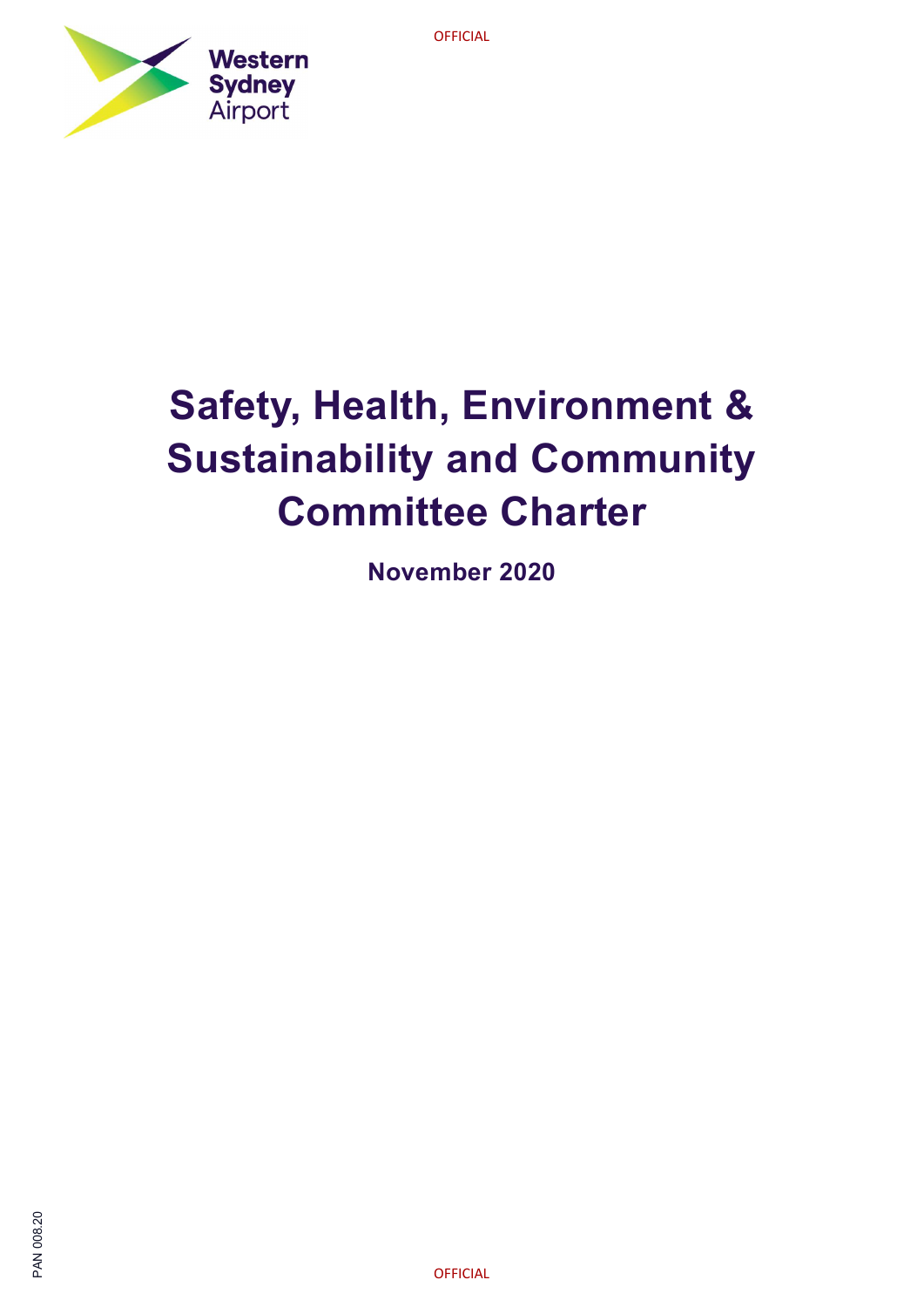

# INTRODUCTION

# 1. Overview

WSA Co Limited (ACN 618989272) (Company or WSA Co), has been established to develop and operate Western Sydney Airport, having regard to the Australian Government's objectives for the Airport, being to:

- (a) improve access to aviation services in Western Sydney;
- (b) resolve the long-term aviation capacity issue in the Sydney basin;
- (c) maximise the value of a Western Sydney Airport as a national asset;
- (d) optimise the benefit of a Western Sydney Airport on employment and investment in Western Sydney;
- (e) effectively integrate with new and existing initiatives in the Western Sydney area; and
- (f) operate on commercially sound principles having regard to the Australian Government's intention to preserve its options with respect to ownership and governance arrangements.

The Company has all the powers necessary or incidental to the achievement of its objects and which are consistent with Australian Government policy as communicated to the Company by the Shareholder Ministers.

# 2. Purpose of Charter

The Board has established a Safety, Health, Environment & Sustainability and Community Committee (SHEC Committee or Committee) to assist the Board in its oversight of safety, health, environment, sustainability and community (SHEC) matters arising out of WSA's activities as they may affect its employees, contractors and the local communities in which it operates

# 3. Authority of the SHEC Committee

# 3.1 Delegated Authority

The Board has delegated authority to the Committee and an outline of the Committee's responsibilities are outlined in section 5 of this Charter.

# 3.2 Access

The Committee may access any information it requires, interview management and, with the prior approval of the Board, obtain advice from professional or other advisers as it considers necessary or appropriate to enable it to properly discharge its responsibilities.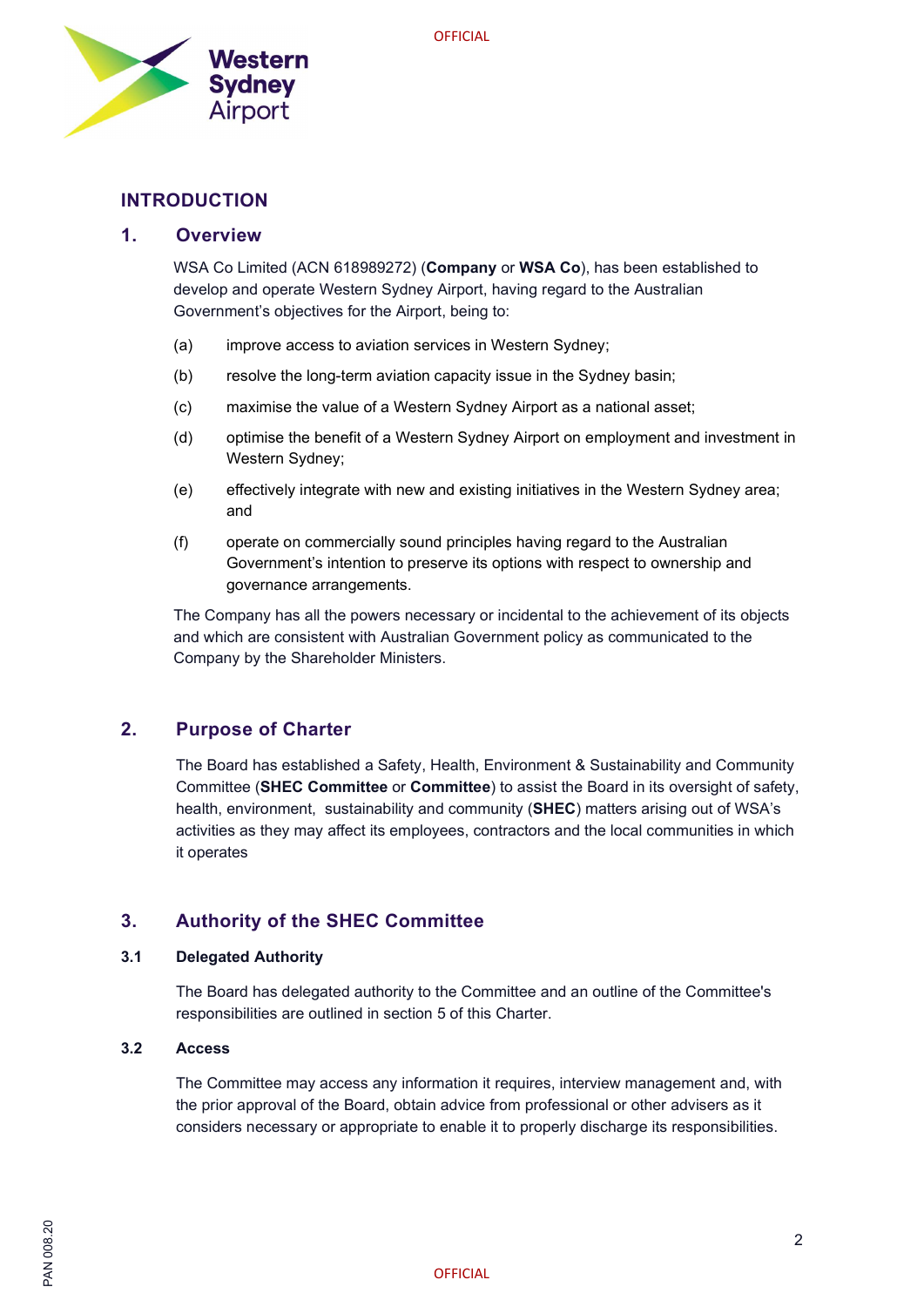

# 3.3 Resources

The Company will provide the Committee with the necessary resources for payment of:

- (a) any professional or other advisers it engages to assist it in the discharge of its responsibilities; and
- (b) the administrative expenses incurred in carrying out its duties.

#### 3.4 Reporting to the Board

The Committee will regularly update the Board on its activities and make recommendations to the Board, as appropriate.

The Chair of the Committee will report to the Board at the next Board meeting following a meeting of the Committee on any matters that the Committee considers should be brought to the attention of the Board.

# 4. Membership

# 4.1 Term of Appointment

Committee members are appointed by the Board for a term that coincides with the member's term of appointment as a Director or any lesser period that coincides with the termination of the Committee or following changes to the composition of the Committee (as determined by the Board). Existing members may be re-appointed by the Board.

# 4.2 Committee Chair

The Chair of the Committee:

- (a) will be appointed by the Board;
- (b) must be an independent Non-Executive Director appointed by the Board who is not the Chairperson of the Board; and.
- (c) has the authority to appoint an independent Non-Executive Director who is a member of the Committee as acting Chairperson, should the Chairperson of the Committee anticipate being absent from a meeting. Where the Chairperson of the Committee is absent from a meeting and no acting Chairperson has been appointed, the members of the Committee present at the meeting have the authority to choose an independent Non-Executive Director who is a member of the Committee to be acting Chairperson for that particular meeting.

# 4.3 Composition of the Committee

The Committee must comprise:

- (a) a majority of independent Non-Executive Directors; and
- (b) at least three members.

The secretary of the Committee will be the company secretary, or such other person as is nominated by the Board.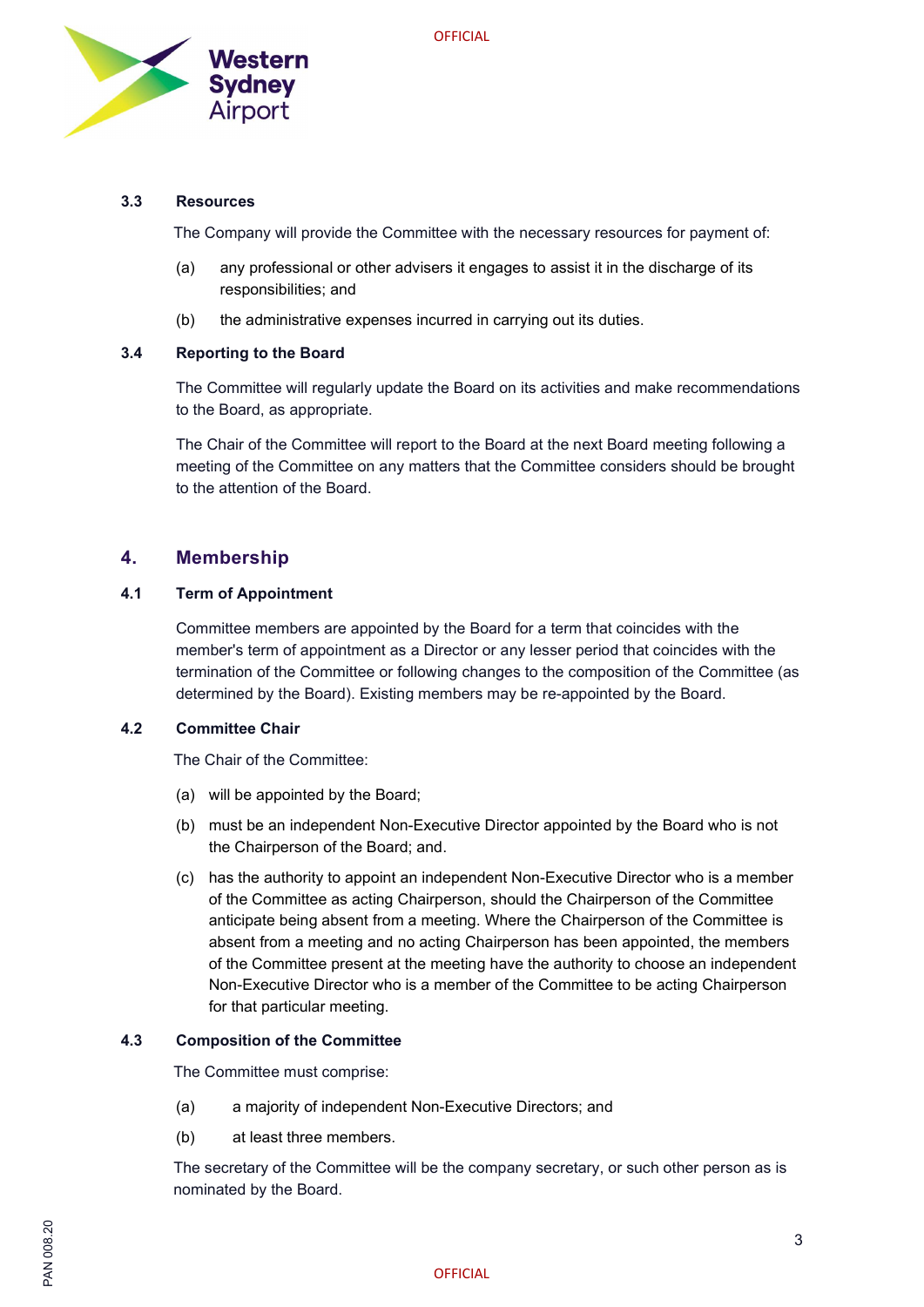

# 4.4 Review of Composition of the Committee

Membership of the Committee will be reviewed annually prior to 1 December by the Board with the aim of ensuring an appropriate balance between continuity of membership, the contribution of fresh perspectives and a suitable mix of qualifications, knowledge, skills and experience.

# 5. Roles and Responsibilities

The Committee will:

- (a) proactively review and provide guidance on SHEC strategies, policies, initiatives, risk exposure, targets and performance of WSA and, where appropriate, of its suppliers, consultants, contractors and other third parties;
- (b) monitor the delivery of any SHEC strategies and management systems;
- (c) review and monitor the Company's Communication Strategy;
- (d) review and recommend for Board Approval Sustainability and Environmental Plans required under the Project Deed;
- (e) review and approve a policy framework and strategy for community engagement and activities;
- (f) receive regular reports from Management and analyses of community engagement activities and programs; and consider issues and opportunities raised through community engagement;
- (g) receive regular reports from Management and analyses of health, safety, environmental and sustainability performance, including details of any serious incidents or near misses investigated and / or reported and any community complaints or issues; processes and resources for responding to this information, including any associated action plans for improvement or rectification;
- (h) review and monitor compliance with regulatory requirements associated with health, safety, environmental and sustainability matters, including licences and approvals and including any audit undertaken in respect of such compliance;
- (i) review and monitor the development and implementation of a strategy to assess contractor, consultant and other third-party health, safety, environmental and sustainability performance, focusing specifically on the Company's assurance program for the management of hazardous activities;
- (j) review and monitor the adequacy of systems for managing and reporting actual or potential health, safety,environmental and sustainability incidents, including any emergency response plans;
- (k) review and monitor those particular SHESC risks identified pursuant to any risk management framework, including related processes and resources to eliminate or manage those risks;
- (l) report to the Audit and Risk Committee on the effectiveness of the risk management framework in respect of identified SHEC risks;

SQ<br>88.80<br>주도<br>A 2008 - OFFICIAL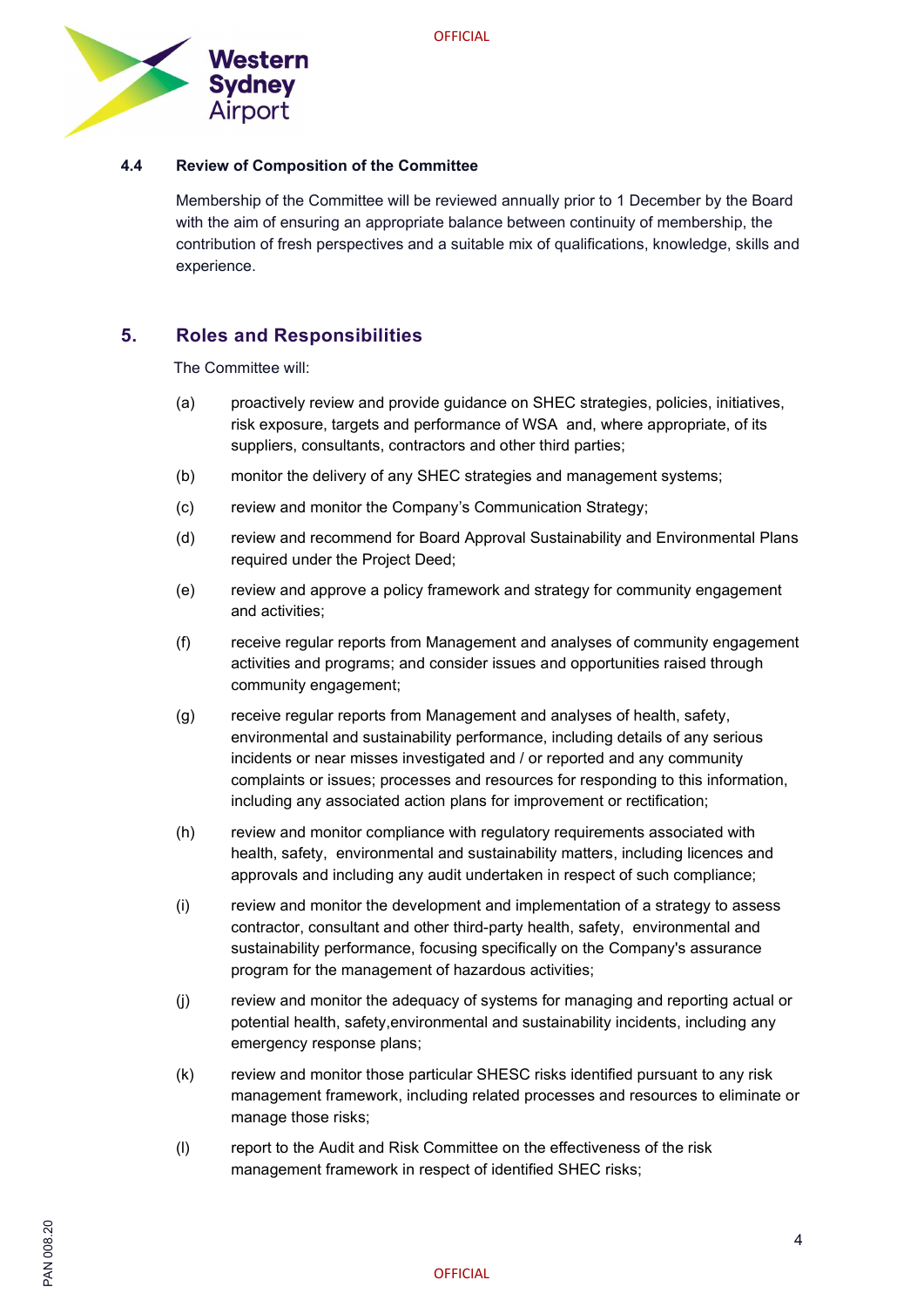

- (m) report to the Board on the effectiveness of community engagement activities and programs; make recommendations as to how the Company can manage issues and opportunities raised through community engagement; and
- (n) monitor the demonstration of Management's commitment to positive SHEC outcomes.

# 6. Committee Operations

# 6.1 Frequency of Meetings

- (a) The Committee will meet at least four times per year.
- (b) Any member of the Committee or the CEO may request the Chair of the Committee to convene an additional meeting when required.

# 6.2 Attendance at Meetings

- (a) All Committee members are expected to attend each meeting, in person or via teleor-video conference.
- (b) Any member of the Committee may request the Chairperson of the Committee arrange the attendance at a meeting of the Committee of any person, including members of the Board, Management, other Company employees or external advisers.

# 6.3 Planning

The Committee will develop and maintain a forward meeting schedule that includes the dates, location, and proposed agenda items for each meeting for the forthcoming year, and that covers all the responsibilities outlined in this Charter.

# 6.4 Quorum

 A quorum will consist of a majority of Committee members. The quorum must be in attendance at all times during the meeting.

# 6.5 Agenda, Meeting Papers and Minutes

The meeting agenda for each meeting will be approved by the Chairperson and will be circulated by the Company secretary along with the meeting papers at least one week before the meeting.

The minutes of the meeting will be prepared by the Company secretary, reviewed by the Chairperson and circulated within two weeks of the meeting to each member of the Committee.

Minutes should accurately record the resolutions of the Committee, key reasons for those decisions (where appropriate) and actions arising.

The minutes should include or be accompanied by an action list that includes accountabilities and the nature and timing of subsequent reporting. The action list will be

# SQ<br>88.80<br>주도<br>A 2008 - OFFICIAL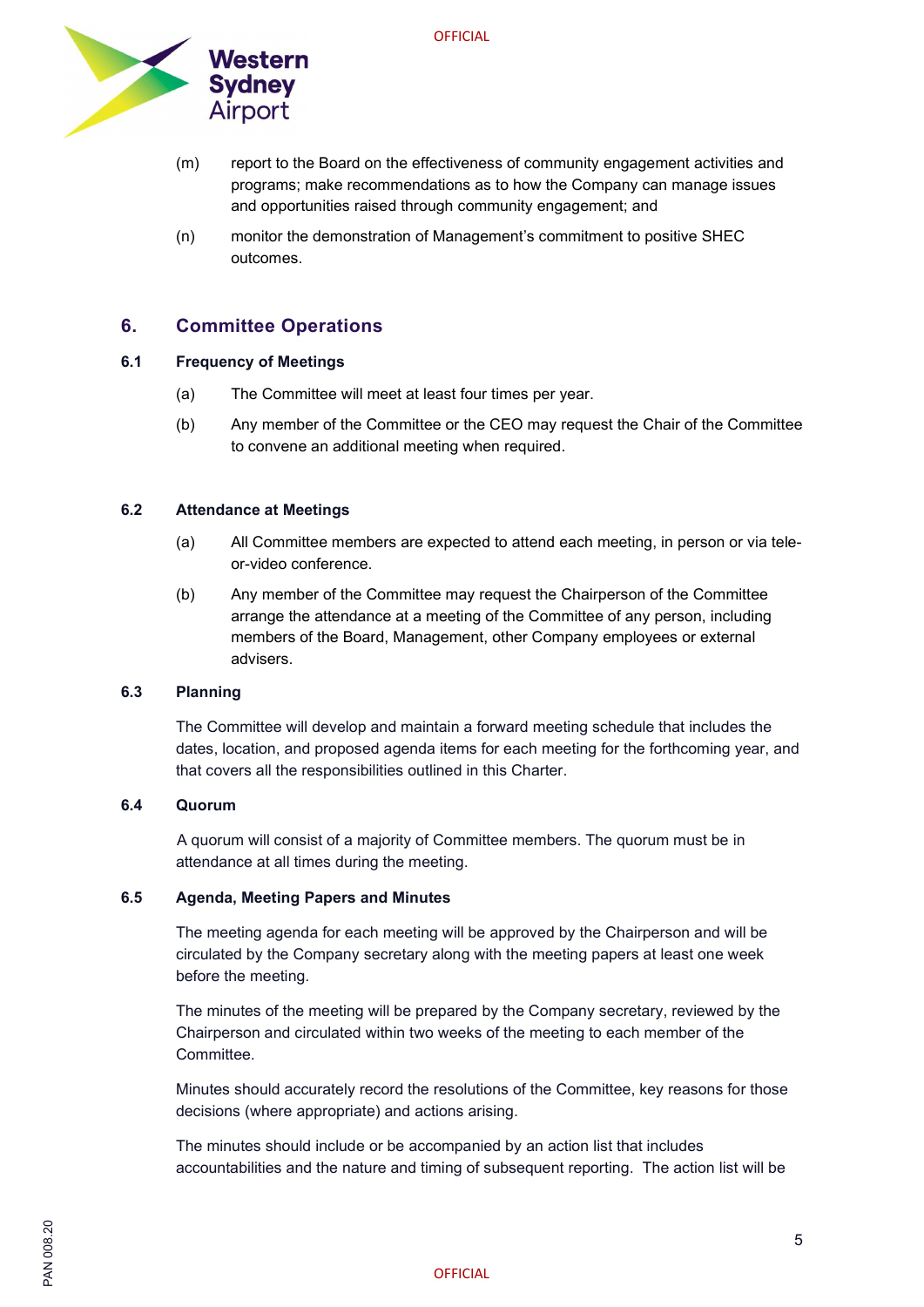

prepared by the company secretary, approved by the Chair and circulated to each member of the Committee with the minutes of the meeting.

Reports and other papers of the Committee will be made available to all Directors on request where this is consistent with the Conflicts of Interest section of the Board Charter and the Board of Directors' Conflict of Interest and Related Party Transaction Policy.

#### 6.6 Decisions

At a Committee meeting:

- (a) all decisions will be by majority vote of the members of the Committee in attendance; and
- (b) persons attending a meeting of the Committee who are not members are not entitled to vote on resolutions.

The Chairperson will not have a casting vote.

# 6.7 Conflicts of Interest

This section should be read in conjunction with the Conflicts of Interest section of the Board Charter and the Board of Directors' Conflict of Interest and Related Party Transactions Policy.

At the beginning of each Committee meeting, members are required to declare any material personal interests that may apply to specific matters on the meeting agenda. Where required by the Chairperson, the member will be excused from the meeting or from the Committee's consideration of the relevant agenda item(s).

The Chair is also responsible for deciding if he/she should excuse themselves from the meeting or from the Committee's consideration of the relevant agenda item(s). Details of material personal interests declared by the Chair and other members, and actions taken, will be appropriately recorded in the minutes.

# 6.8 Review of Charter

The Committee will review this Charter annually prior to 1 December. This review will include consultation with the Board. Any substantive changes to the Charter and any repeal and replacement of this Charter will be recommended by the Committee and must be formally approved by the Board.

#### 6.9 Review of Performance

The Committee will annually review the performance of the Committee and the Board will be informed of the outcomes of the review at the next available Board meeting following completion of the review.

# 6.10 Induction and Training

The Committee will adopt and maintain a program of induction, training and awarenessraising for its members, with the objective of enabling the Committee to keep abreast of contemporary developments and leading practices in relation to its functions.